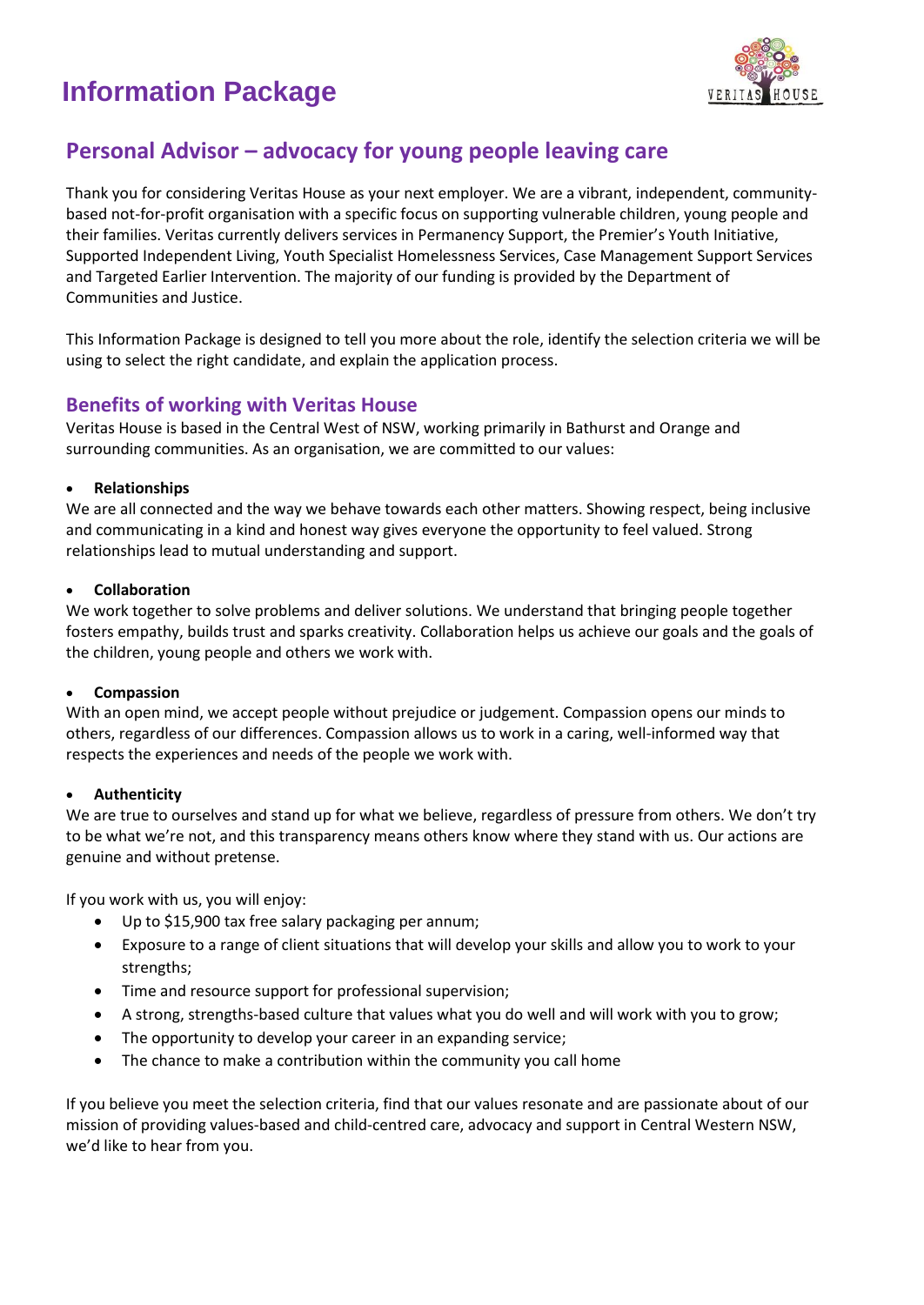## **Position Advertisement**

## **Personal Advisor – advocacy for young people leaving care**

#### **About Veritas House**

Veritas House is a vibrant not-for-profit, community-based organisation with a specific focus on supporting vulnerable children, young people & their families. Veritas currently delivers services in a range of DCJfunded programs.

#### **About the Program/Team**

The Premier's Youth Initiative (PYI) is a growing service that provides support young people leaving statutory out-of-home care, aged between 16 and 21 years of age. The PYI team work with young people to build their long-term capacity and resilience in order to permanently divert them from the homelessness service system.

Read more about the PYI Program here:

- DCJ Website <https://www.facs.nsw.gov.au/download?file=803236>
- Veritas House website <https://veritashouse.org.au/premiers-youth-initiative/>

#### **About the role**

We have an exciting opportunity for a Personal Advisor to join our team! This is a permanent and full-time position based in **Orange**.

Personal Advisors are the central contact or 'go-to' person for young people in the PYI program. Personal Advisors provide helpful advice in a mentoring capacity on how to navigate the challenges of transitioning into adulthood and living independently. This includes helping young people to develop life-skills, build relationships, self-advocate, navigate mainstream and specialist services and handling change.

The Personal Advisor support the young person to identify and work toward their personal and leaving care plan goals, connects them to positive personal support networks and helps the young person access any support services they need, which may include: accessing nutritious food, safe accommodation, health services, Centrelink, legal support, employment and education.

Key to the success of this role is to provide flexible, tailored, strengths based and trauma informed care responses to meet the needs of the young people in the program.

Travel throughout Western NSW is a feature of this position. Salary and conditions in accordance with Level 4 under the SCHCADS Award.

#### **About you**

All applicants must address the following selection criteria below, by writing a brief paragraph that includes examples of how you meet the criteria. Please tell us how you meet the selection criteria - we can't assess your application without it!!

Essential Criteria:

1. Minimum Certificate IV in Community Services or similar working towards Diploma or Degree qualification.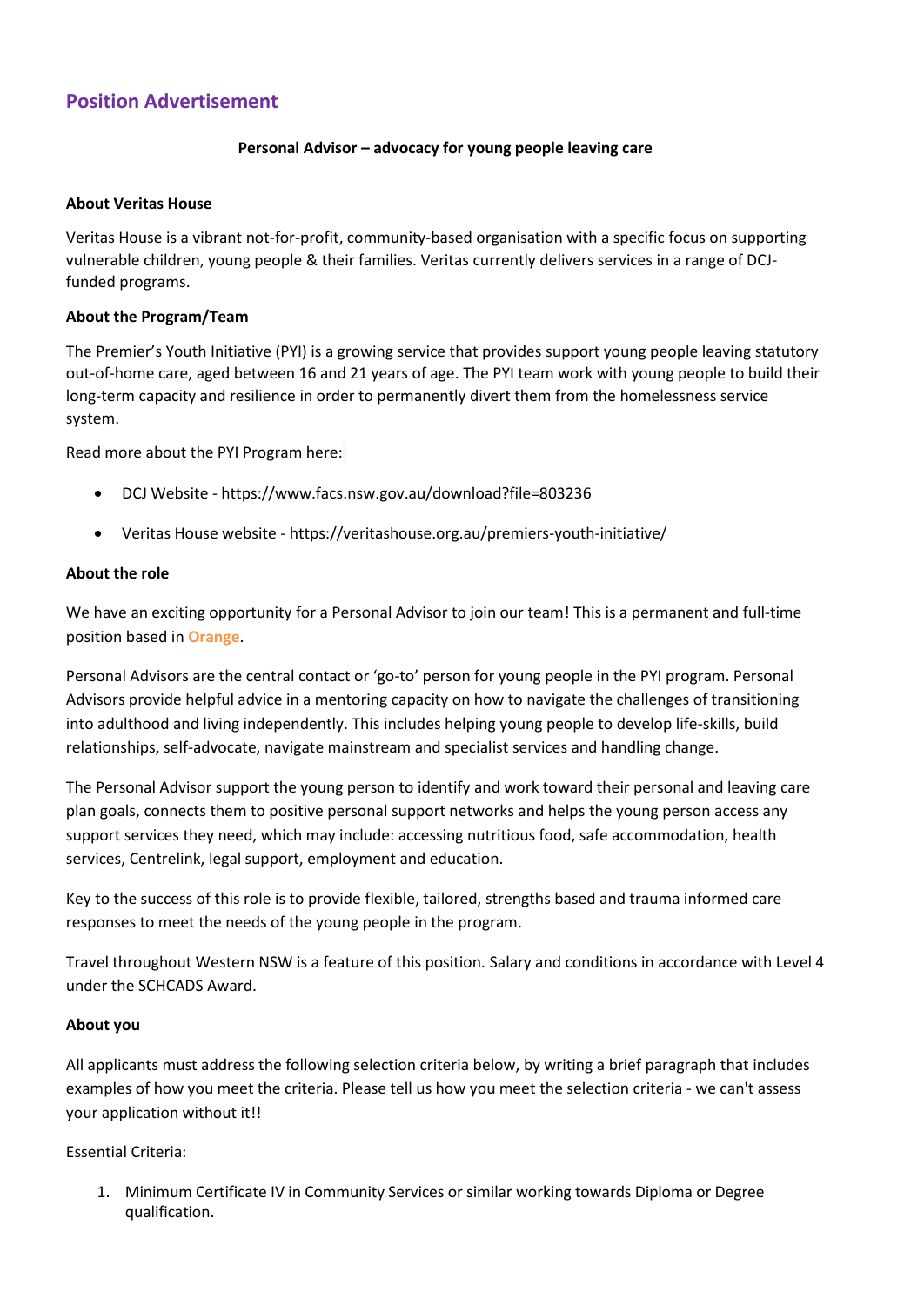- 2. Knowledge, understanding and experience of working in a trauma informed, strengths based practice with young people who have lived in Out of Home Care
- 3. Experience providing incidental counselling and mentoring to young people with complex needs
- 4. Experience building relationships, networking, and working cooperatively with a wide range of diverse services that offer supports to young people
- 5. Experience and well developed skills in goal setting and action planning for young people leaving Out Of home Care
- 6. Knowledge and understanding of the legislation, rights and resources available to children and young people who have been placed in out of Home Care, including requirements for leaving and after-care planning
- 7. High level planning and organising skills to support allocated clients while meeting deadlines and administration requirements
- 8. Capacity to travel within the Western NSW region to meet with clients

A current, full driver's licence, fully vaccinated against covid-19, clear Working with Children Check and the right to work in Australia are pre-requisites for this position.

#### **To apply**

Full details of the position, including the selection criteria and information on how to apply, can be found in the Information Package on our website: **[www.veritashouse.org.au](http://www.veritashouse.org.au/)**

#### **Applications close at 9.00 am on Wednesday 25 May 2022**

*We hire on merit alone and welcome the true, authentic and diverse person you are.*

*We value a team as diverse as our community! Irrespective of your culture, ethnicity, race, gender identity, age, linguistic background, religion, disability or sexual orientation – we welcome the unique contributions that you can bring to the Veritas House team, and celebrate diversity in everything that makes you, YOU!*

## **To apply for this role**

These guidelines aim to assist you in submitting applications for advertised vacancies with Veritas House:

- Carefully read through this Information Package.
- Conduct some initial research on the organisation by browsing the website and reading keyresources.
- If required, seek clarification or additional information on the organisation and/or theposition.
- Decide whether you possess, and can demonstrate, your skills and experience against the selection criteria.
- When addressing the selection criteria, provide examples to demonstrate and substantiate your claims. Examples should outline a situation, identify the action you took, and summarise the subsequent result. Keep your responses concise and in addition to yourresume.
- Be aware of the closing date. If, for any reason you cannot submit your application by the closing date, you should ring the contact person to see if a late application will be accepted.
- If you require any special arrangements (e.g. wheelchair access, hearing or visual aids) when attending interview, please discuss these with the contact person when the interview is being arranged.

## **What you need to include in your application**

Veritas House uses a streamlined approach to recruitment. **All applications require**: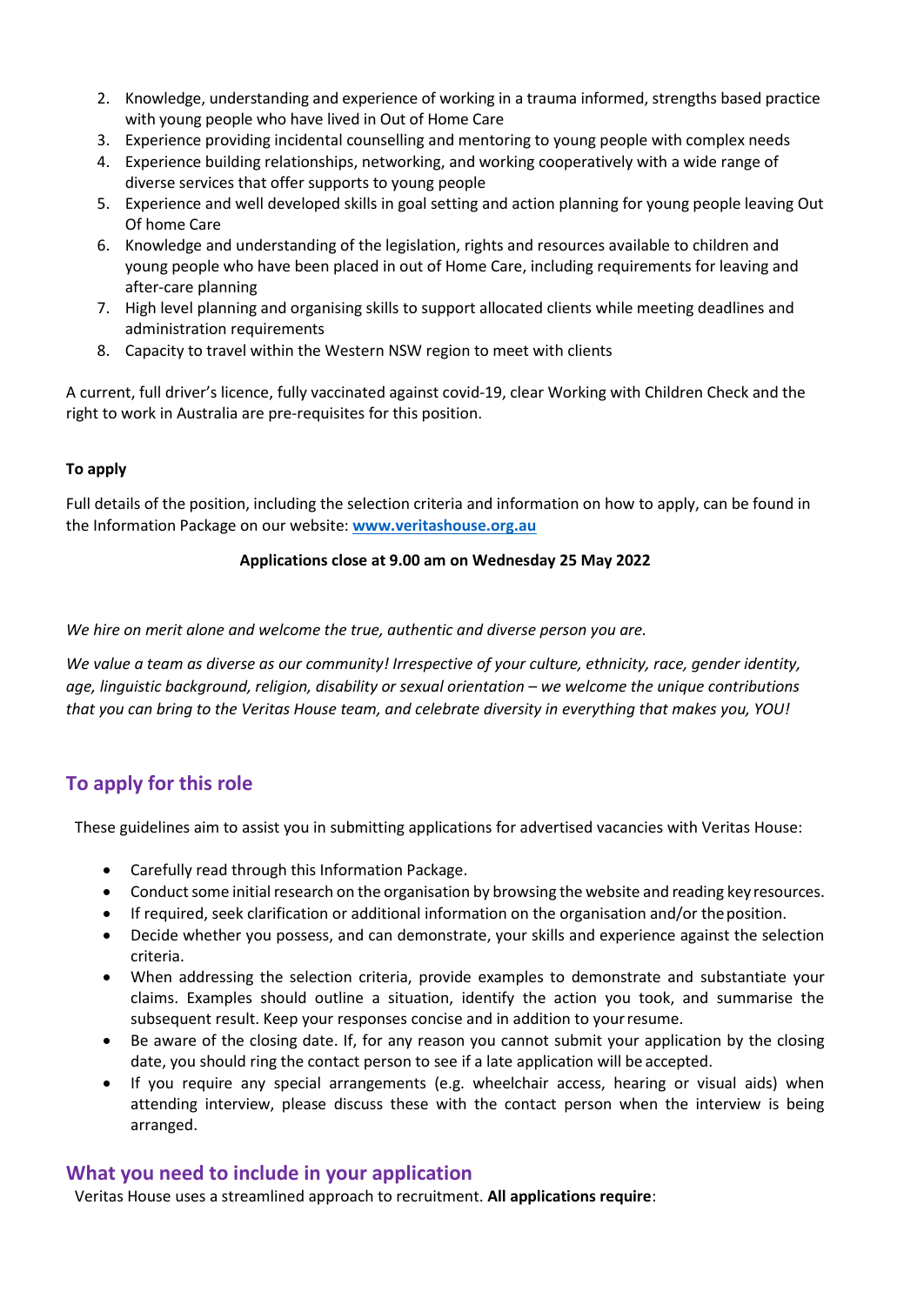- 1. A Cover Letter introducing yourself and outlining your interest in the position
- 2. Statement addressing each of the Selection Criteria (as listed on the last page of thisdocument). Each selection criteria should be identified with a heading, followed by a paragraph providing examples of how you have met the criteria.
- 3. Resume/Curriculum Vitae (CV) that should include:
	- a. contact details including telephone number and email address
	- b. education/qualifications
	- c. an employment history summary including (for each position):
		- i. the employer
		- ii. start and finish dates
		- iii. your position/title
		- iv. your responsibilities and achievements in the position
	- d. professional registrations and/or memberships

You do not need to submit copies of your identification or qualifications. If required, these will be checked later in the recruitment process.

References do not need to be included in your application. Referees will only be contacted if required, and your permission to contact them will be sought first.

## **Submitting your application**

 Applications should be submitted via email (by the closing date and time) to: **[employment@veritashouse.org.au](mailto:employment@veritashouse.org.au)**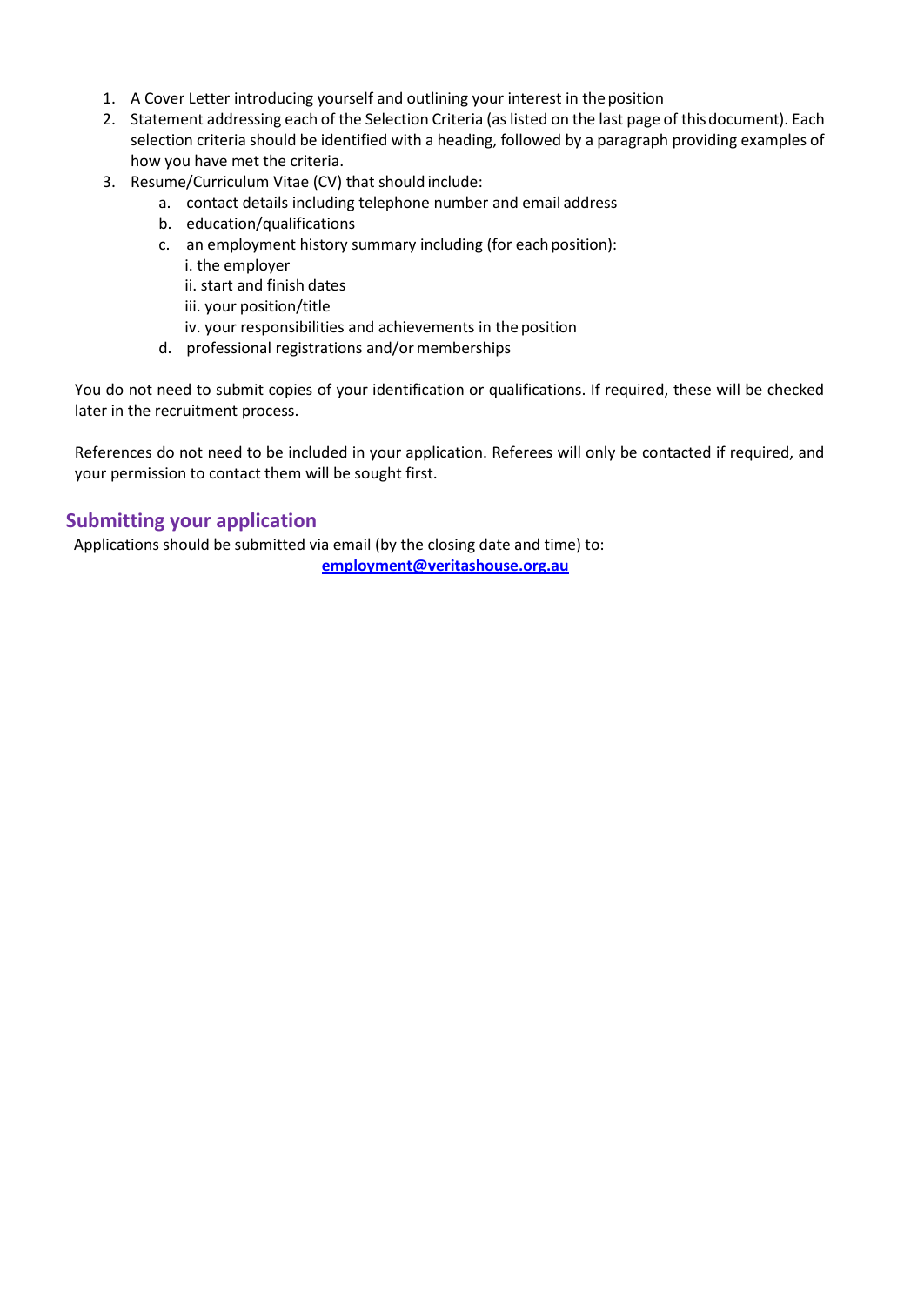## **Position Description**

| <b>Position Title:</b>  | Personal Advisor                                                    |
|-------------------------|---------------------------------------------------------------------|
| <b>Reports to:</b>      | Team Leader - Premier's Youth Initiative                            |
| Program:                | Premier's Youth Initiative                                          |
| Location:               | Orange (with regular travel throughout Western NSW)                 |
| <b>Relevant Awards:</b> | Social, Community, Home Care and Disability Services Industry Award |
| <b>Classification:</b>  | Community Services Employee - Level 4.1 - 4.4                       |

#### **Requirem[ents:](http://www.docudesk.com/deskpdf/pdf-studio/buy-studio-x-now)**

- [Current](http://www.docudesk.com/deskpdf/pdf-studio/buy-studio-x-now) driver's licence
- [NSW Working](http://www.docudesk.com/deskpdf/pdf-studio/buy-studio-x-now) with Children Check clearance and satisfactory Criminal Record Check
- Tertiary [qualifications in a Human Services field eg Child Protection, Children's Services, Nursing, Out of](http://www.docudesk.com/deskpdf/pdf-studio/buy-studio-x-now)  [Home Care, Youth Work, Psychology, Community Services, Criminal Justice etc](http://www.docudesk.com/deskpdf/pdf-studio/buy-studio-x-now)
- Fully vaccinated against Covid-19

## **Veritas House Vision**

Our Vision is to contribute to the creation of a socially just and caring community in which every person is safe, secure and valued.

#### **Veritas House Values**

Our core operating values influence the culture and public image of Veritas. They articulate ideals that we aspire to hold ourselves accountable for and offers guidance about how we behave in carrying out our mission.

## **Relationships**

We are all connected and the way we behave towards each other matters. Showing respect, being inclusive and communicating in a kind and honest way gives everyone the opportunity to feel valued. Strong relationships lead to mutual understanding and support.

## **Collaboration**

We work together to solve problems and deliver solutions. We understand that bringing people together fosters empathy, builds trust and sparks creativity. Collaboration helps us achieve our goals and the goals of the children, young people and others we work with.

## **Compassion**

With an open mind, we accept people without prejudice or judgement. Compassion opens our minds to others, regardless of our differences. Compassion allows us to work in a caring, well-informed way that respects the experiences and needs of the people we work with.

## **Authenticity**

We are true to ourselves and stand up for what we believe, regardless of pressure from others. We don't try to be what we're not, and this transparency means others know where they stand with us. Our actions are genuine and without pretense.

## **Primary Objective of the Premier's Youth Initiative Service**

The initiative aims to prevent homelessness among young people leaving statutory care by diverting them from entering the homelessness service system before they become homeless or at risk of homelessness.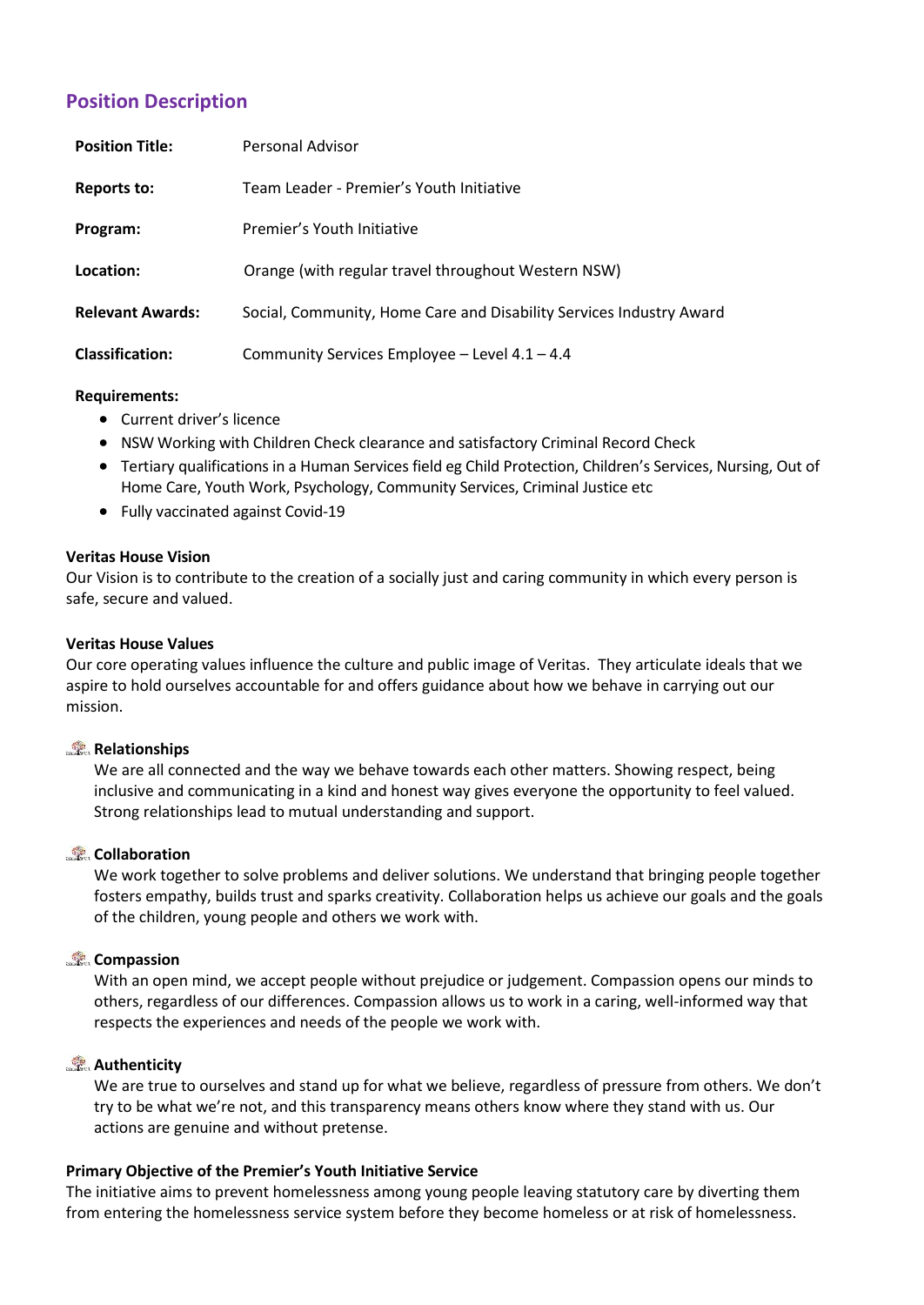The initiative provides to all clients personal advice, through a Personal Advisor. All clients will also be offered education and employment mentoring. Some clients will receive transitional accommodation support equivalent to the support provided by Specialist Homelessness Services. A portion of these clients will receive subsidised head-leased accommodation.

## **Primary Objective of the Position**

Personal Advisors work with young people transitioning out of Permanency Support (Out of Home Care) who do not have established networks, for up to 3 years. The role includes working with clients to implement the leaving care plan, establish the life-long habit of growing and maintaining their support networks, navigate mainstream and specialist services and manage crisis and change effectively. In addition, they will provide transitional support to young people in targeted locations to build their capacity to establish and maintain long term accommodation (with a particular emphasis on building capacity to establish and maintain share accommodation) over time.

## **Working Relationships Internal /External**

- Our Clients
- All staff and volunteers of Veritas House
- Family & Community Services
- Our partner providers Skillset and My Foundations Youth Housing
- Local community and service providers

## **Your Level of Decision Making and Authority**

You are expected to:

- Act within policy and procedure
- Make decisions within the scope of this position description

Decisions that are made by you after consultation with your Team Leader:

- Utilisation of brokerage funds
- Any decision outside the scope of this position description;
- Any decision requiring interpretation of, or potential variation from, our policy or procedures

Decisions that are referred to your Team Leader/Manager:

- All issues that require sign off / approval from the Team Leader, Executive Manager or CEO;
- Issues outside of policy guidelines;
- Complaints from children or young people;
- Requests for new business from funding bodies;
- Complaints from funding bodies.

## **Position-Specific Roles and Responsibilities**

## **1. Support Service Users**

- Initiate creative responses to the needs of clients which are unmet by mainstream services;
- Engage with clients using a strengths based and trauma informed care approach;
- Effectively respond to client's identified needs, planning & supporting their ongoing development;
- Provide flexible, tailored, strengths based and trauma informed care responses to meet the needs of the young people in the initiative;
- Handle sensitive and complex individual situations with tact and discretion;
- Monitor and evaluate the services provided to young people in consultation with service partners and young people;
- Make Risk of Significant Harm reports to the Community Services Helpline when deemed necessary;
- In conjunction with the client, design and implement appropriate individual goals in response to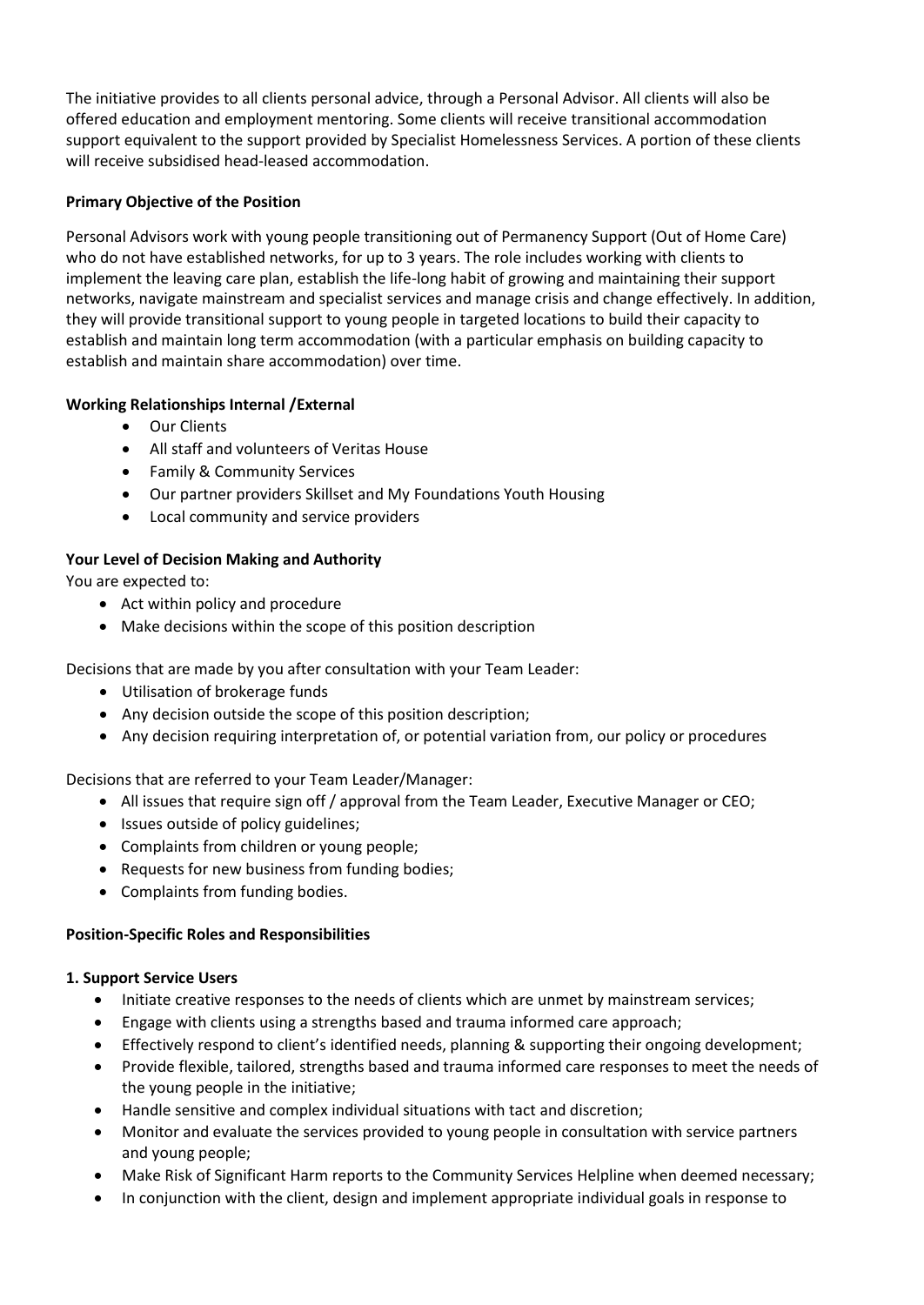identified need, taking specific cultural needs into consideration.

## **2. Act as a Personal Advisor to clients in the assigned case load**

- Ensure client's after-care plans are established and meeting the client's needs and goals, and support in the implementation of this plan;
- In conjunction with the client, design and implement appropriate individual goals in response to identified need, taking specific cultural needs into consideration;
- Coordinate and provide links to other services that may be involved with the young person eg drug and alcohol, mental health services etc;
- Provide a lead coordination point with mainstream and specialist service systems whilst upskilling the client to be able to self-advocate;
- Maintain regular contact with clients to ensure their goals and needs are being met;
- Facilitate regular review meetings with clients and service providers to discuss the ongoing appropriateness of the supports they are utilizing;
- Build the young person's capacity to manage change and challenges through role modelling, mentoring and direct conversations;
- Be the central contact person for all aspects of initiatives as they relate to allocated clients;
- Liaise with relevant service providers and agencies around service provision to clients;
- Liaise with Partner Agencies to obtain the most appropriate match of client and worker to ensure continuity of care for each young person.

## **3. Support clients transitioning into housing**

- Ensure clients are able to identify and build skills relating to establishing and maintaining accommodation;
- Support the housing provider (My Foundations) to find appropriate and accessible accommodation matched to the client's needs;
- Help young people to develop skills to navigate the rental market;
- Establish relationships with local Real Estate Agencies in order to provide young people the best opportunity to enter the private rental market when they are ready to do so;
- Maintain regular contact with clients to ensure that their living skills are at the standard required for share housing and independent living;
- Facilitate regular review meetings with clients and service providers to discuss the ongoing appropriateness of the supports they are utilising;
- Build the young person's capacity to manage change and challenges through role modelling, mentoring and direct conversations;
- Liaise regularly with the housing provider to ensure young people's tenancy is maintained;
- Establish and maintain regular house meetings for young people in shared accommodation;
- Establish and maintain regular tenant's meetings to provide feedback and evaluation to the service;
- Provide individual and group work programs, which build living and life skills (particularly in relation to tenancy and independent living), to young people in the initiative.

## **4. Service Promotion and Administration**

- Accurately record data as required by Veritas House and funding bodies;
- Ensure CIMS is completed in a timely manner and all documentation is up to date;
- Provide professional reports and other correspondence as required or requested;
- Participate in evaluation processes as required;
- Other administration tasks as required;
- Promote the role of PYI in the wider community;
- Attend and participate in local interagency meetings if required.

## **Other Duties and Responsibilities:**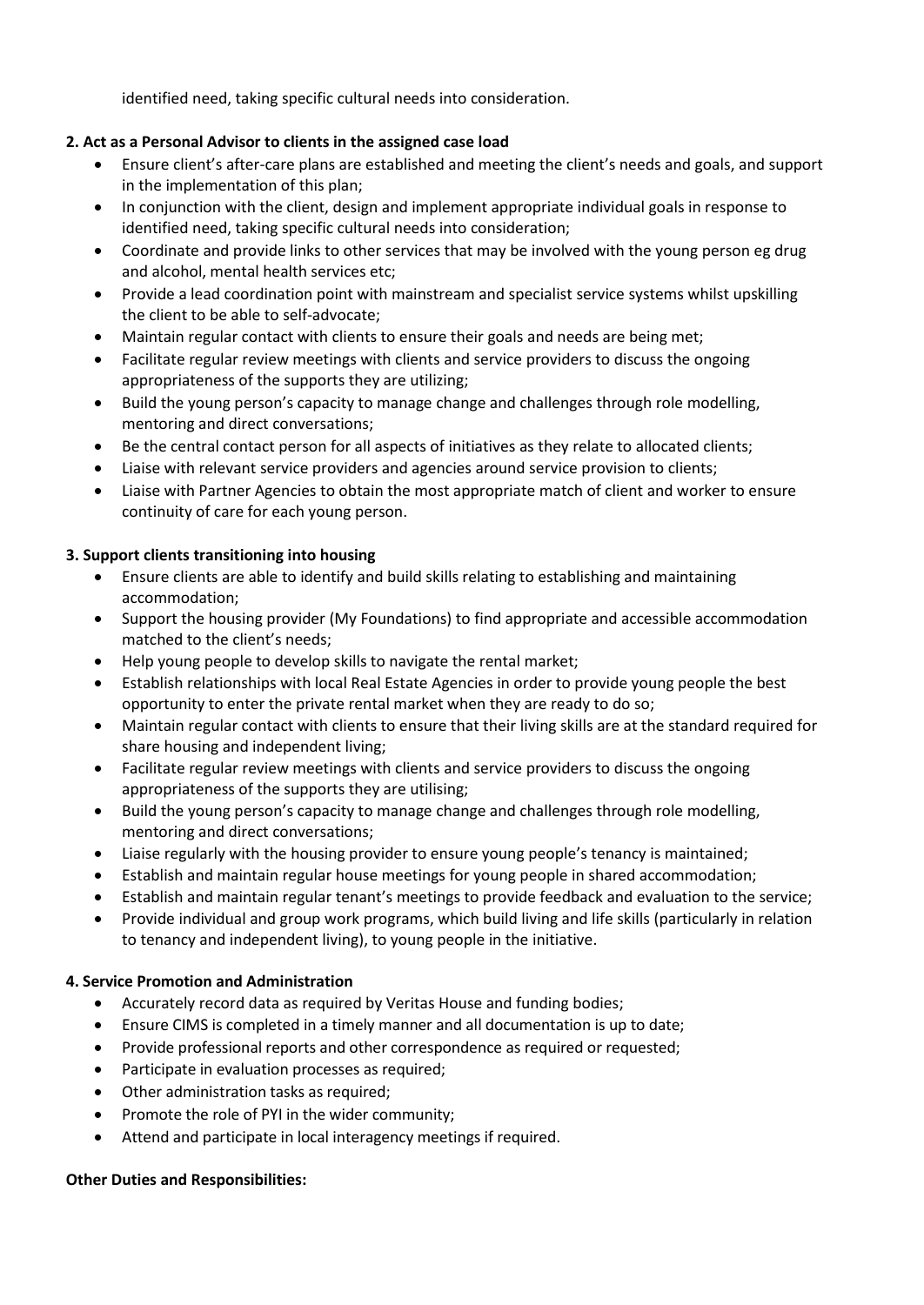## **Team Participation & Work Management**

- Contribute to the ongoing development of a diverse, inclusive, dynamic, creative and cohesive team;
- Contribute to the development of solid, equitable and honest relationships that support a strong team approach and to maintain a strong work ethic in personal efficiency and effectiveness at all times;
- Use supervision, professional development, team meetings and Veritas House performance accountability processes to enhance outcomes for children and young people.

#### **Cultural Sensitivity and Appropriateness**

• Demonstrate cultural awareness and appropriateness in all interactions with colleagues, clients, providers and others interacting with the service.

#### **Accountability**

- Accept line supervision from your Team Leader/Manager;
- Maintain work records and statistical data as required;
- Work within and abide by all policies, practices and guidelines of Veritas House;
- Attend team meetings as scheduled;
- Have a clear understanding of confidentiality and privacy issues pertinent to service users, staff and the Agency;
- Recognise and monitor job stress and personal needs as a worker and take active responsibility for your own wellbeing in the workplace.

#### **Work within a Legal & Ethical Framework**

- All work must be carried out in accordance with Veritas House policies, procedures, aims and objectives, relevant funding agreement guidelines and legislation
- Maintain and ensure strict confidentiality.
- At all times demonstrate commitment to the Staff Code of Conduct.
- Comply with all relevant legislation.

#### **Work Health and Safety**

- Participate in WHS consultation and training as required;
- Actively promote safe work practices in the workplace;
- Adhere to Veritas House WHS policies and procedures;
- Report to your Team Leader/Manager and the WHS Officer any near misses via WHS Hazard Reports, or illnesses and accidents via WHS Incident Reports;

#### **Other Organisational Requirements**

- Contribute to the promotion of the organisation by networking with interagency partners and key stakeholders;
- Ensure that your behaviour and practices support and reflect the Veritas House values and promote the organisation's mission;
- Demonstrate a willingness to work reasonable extra hours as required for the benefit of the children, young people and the organisation;
- Ensure the effective maintenance and repair of all property, vehicles and equipment to an appropriate standar[d;](http://www.docudesk.com/deskpdf/pdf-studio/buy-studio-x-now)
- Act as a role model of professional behaviour inside and outside the workplace and in the community, wherever you can be identified as a worker of Veritas House.